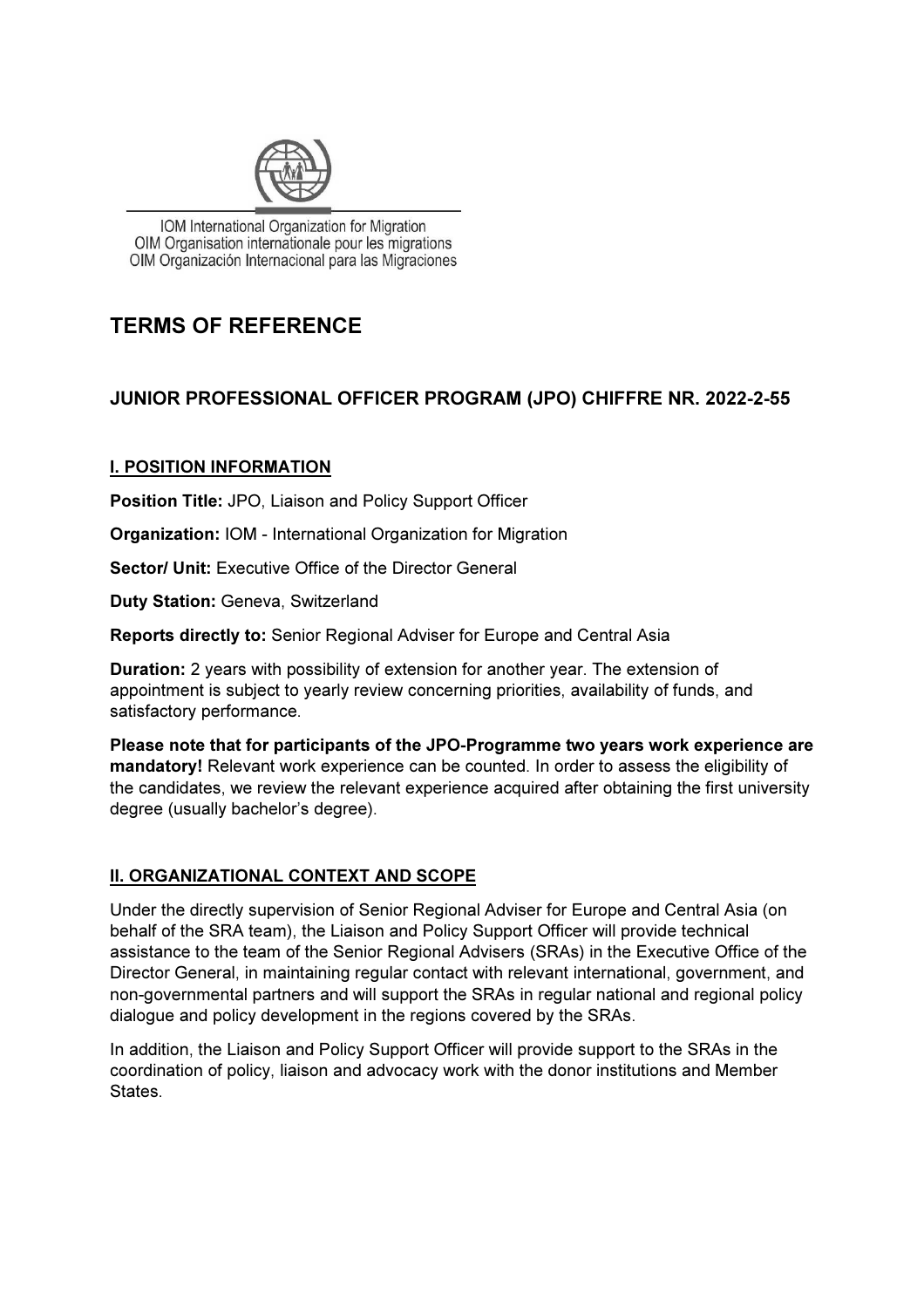## **III. RESPONSIBILITIES AND ACCOUNTABILITIES**

Regional Functions:

- 1. Assist the SRAs in the regular liaison with international, governmental and nongovernmental partners, by collecting and sharing information on partner and donor priorities, preferences and regional synergies in the field of migration.
- 2. Research migration policy issues in the region and provide technical support to the SRAs on national and regional trends, policies and legislative frameworks in the field of migration in close collaboration with the Regional Thematic Specialists (RTS) based in the Regional Offices (RO), as well as with the Country Offices.
- 3. Support the SRAs in the development of national and regional migration policies.
- 4. Contribute to the identification of the potential partnerships with academic institutions, think tanks and research institutions within the region, and assist in the conceptualization of policy-oriented research in coordination with relevant colleagues in the Regional Offices, Country Offices, and/or Headquarters.
- 5. Support the SRAs in migration-related Regional Consultative Processes (RCPs) and regional government and non-government bodies.
- 6. Contribute to the appropriate information sharing within the region and between the regions and relevant Departments at HQ.
- 7. In collaboration with ROs, support regional strategic planning exercises, and provide technical support for country level strategic planning, as required.
- 8. Perform such other duties as may be assigned.

## IV. Coaching and Learning elements

As an integral part of the IOM assignment the Junior Professional Officer will:

- Gain experience in a UN Organization, including management and international cooperation activities, as well as understanding the dynamics of regional and international initiatives and working groups.
- Gain experience in migration policies of the region and of relevant migration governance strategies and responses.
- Acquire detailed knowledge of the EU institutions and their functioning.
- Acquire in-depth knowledge of IOM operation and activities.
- Be able to draft and finalize reports, concept notes and project proposals.
- Gain experience in working with governmental, non-governmental and United Nations institutions.
- Enhance negotiation skills in a multilateral setting.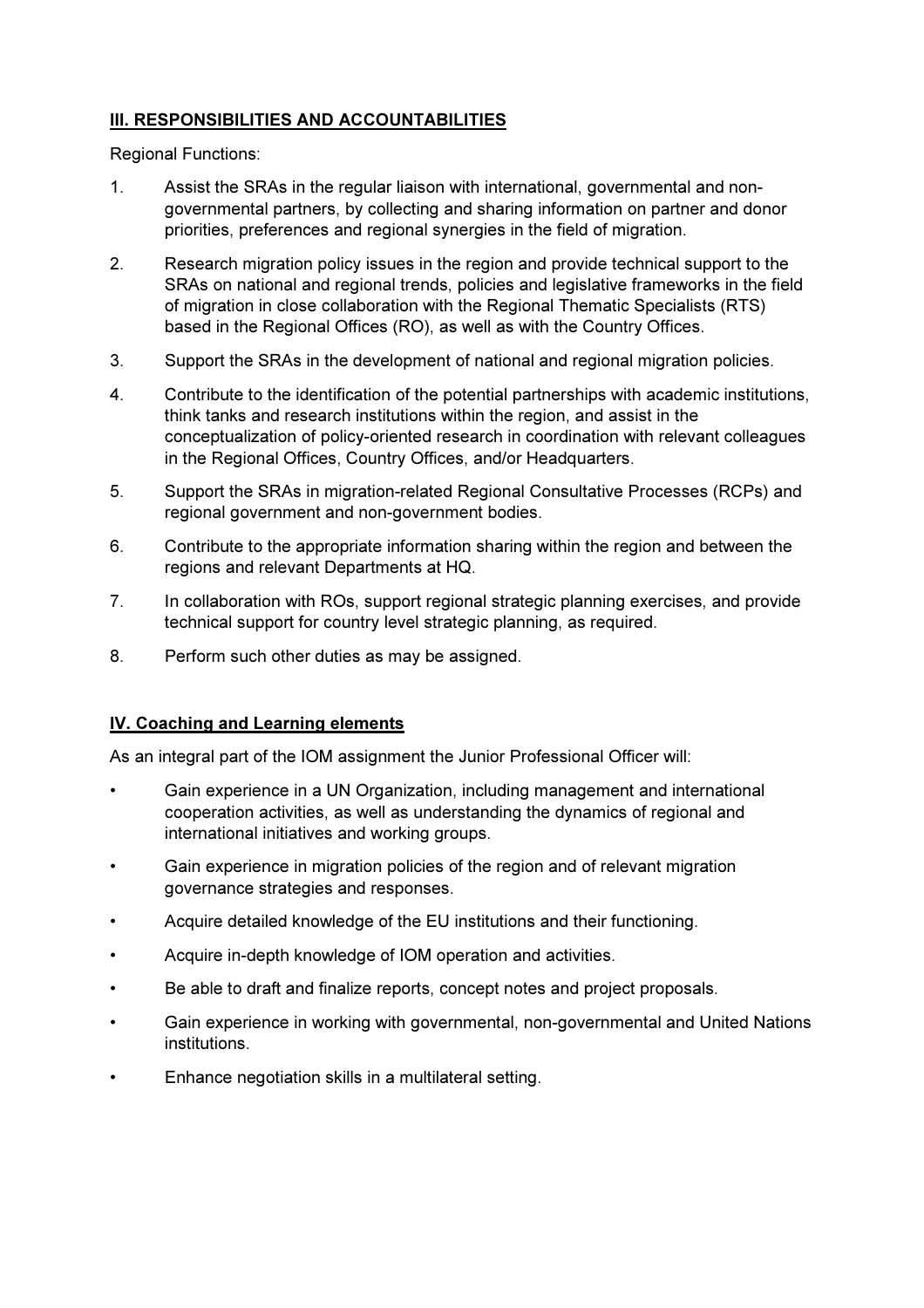## V. Required Qualifications and Experience

#### Education

 Master's Degree in Law, Political or Social Sciences, International Relations or a related field from an accredited academic institution with two years of relevant professional experience.

#### **Experience**

- At least two years of experience with international migration issues;
- Working experience in an International Organization is an advantage;
- Demonstrated knowledge of IOM and its activities;
- Knowledge of the migratory fluxes including in the Mediterranean:
- Demonstrated experience in liaising with governmental and diplomatic authorities, as well as the private sector;
- Experience of working in a multi-cultural setting;
- Familiarity with international migration policy and law; and,
- Experience in the EU related issues and in the region is an asset.

#### SKILLS

- Good understanding of migration issues, trends and policies;
- Excellent communication skills, especially in a multilingual setting; advanced writing skills; and,
- Proven ability to work effectively and harmoniously within a Team of colleagues from varied cultures and professional backgrounds.

## VI. LANGUAGES

#### Required

External applicants for all positions in the Professional category are required to be proficient in English and have at least a working knowledge of one additional UN Language (French, Spanish, Arabic, Russian or Chinese). For all applicants, fluency in English is required

## VII. COMPETENCIES

The incumbent is expected to demonstrate the following values and competencies:

Values - all IOM staff members must abide by and demonstrate these three values:

- Inclusion and respect for diversity: respects and promotes individual and cultural differences; encourages diversity and inclusion wherever possible.
- Integrity and transparency: maintains high ethical standards and acts in a manner consistent with organizational principles/rules and standards of conduct.
- Professionalism: demonstrates ability to work in a composed, competent and committed manner and exercises careful judgment in meeting day-to-day challenges.

#### Core Competencies

- Teamwork: develops and promotes effective collaboration within and across units to achieve shared goals and optimize results.
- Delivering results: produces and delivers quality results in a service-oriented and timely manner; is action oriented and committed to achieving agreed outcomes.